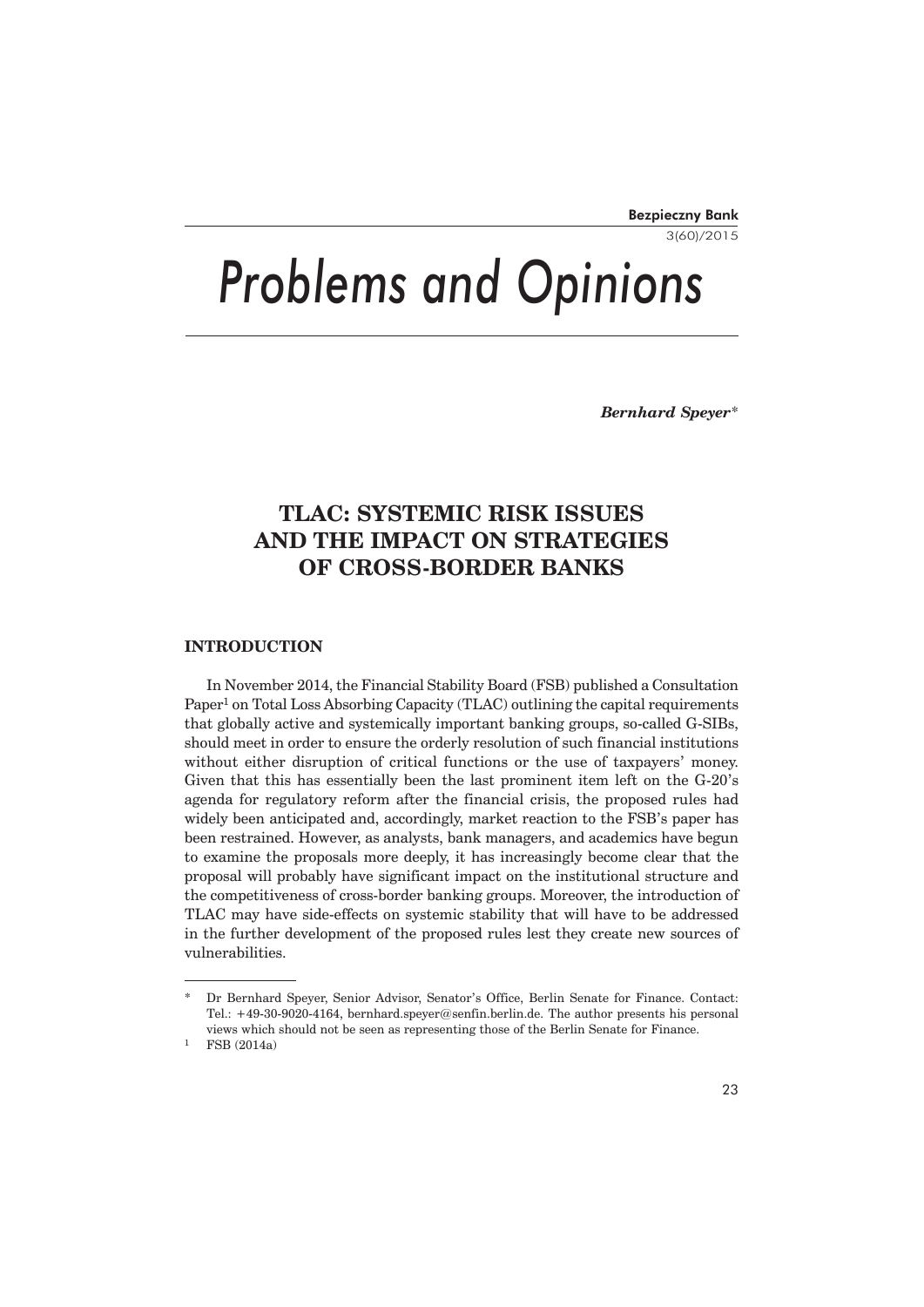3(60)/2015

## **I) THE RATIONALE AND KEY FEATURES OF THE TLAC PROPOSAL**

Ending "too big to fail" has been one of the key aims of regulatory reforms after the financial crisis. The aim entails two separate, yet closely interrelated objectives: First, to ensure that the cost of the failure will be borne by the owners and creditors of the failed institution and that the resolution of the failed bank does not necessitate the use of taxpayers' money; second, to make sure that the failure of a large and complex financial institution will not have negative repercussions for the rest of the financial system and that critical functions will continue to be provided.2

From this dual objective it follows logically that large and complex financial institutions must hold sufficient capital to absorb losses as well as to recapitalise critical activities after the absorption of those losses without recourse to publicsector assistance. Thus, TLAC consists of two components: First, the minimum capital requirements according to Basel 3; second, the new Gone-Concern Loss Absorbing Capacity or GLAC.

According to the FSB's proposal, the TLAC provisions will apply to G-SIBs as identified by the FSB (currently:  $30<sup>3</sup>$ ), initially excluding those G-SIBs that are headquartered in emerging markets (which, in effect, would exclude the three Chinese G-SIBs). While the FSB proposes that TLAC be applied to G-SIBs, it is probable that in many jurisdictions TLAC-type requirements will be imposed on domestic systematically important banks, or D-SIBs, too – after all, the logic and objective of the TLAC proposal applies to D-SIBs, too.

In response to regulators' requirements and legal provisions such as the Dodd-Frank-Act and the EU's Bank Recovery and Resolution Directive (BRRD), financial groups, in the context of their resolution planning, have to decide on their structure for resolution. Essentially, regulation allows two models for this: the Single Point of Entry (SPE) or the Multiple Point of Entry (MPE) model of financial resolution.4 In the former, a banking group would be wound up as a single entity; this model typically applies to banking groups that have a holding structure on top of the organisation. In contrast, MPE strategies tend to be applied by banking groups with separate, legally independent operating units. Frequently, these are banking groups that have historically grown through the acquisition of (often foreign) subsidiaries. For the matter at hand, the differentiation between SPE and MPE strategies is important, because, within any banking group, the TLAC requirement will apply at the level of each resolution entity within the group

<sup>&</sup>lt;sup>2</sup> In addition, assuming that "too big to fail"-banks tend to be cross-border banks, too, an effective regime for multi-jurisdictional resolution is needed. Cf. Zhou et al. (2014), p. 435.

 $^{3}$  Cf. FSB (2014b).

Cf. FSB (2013).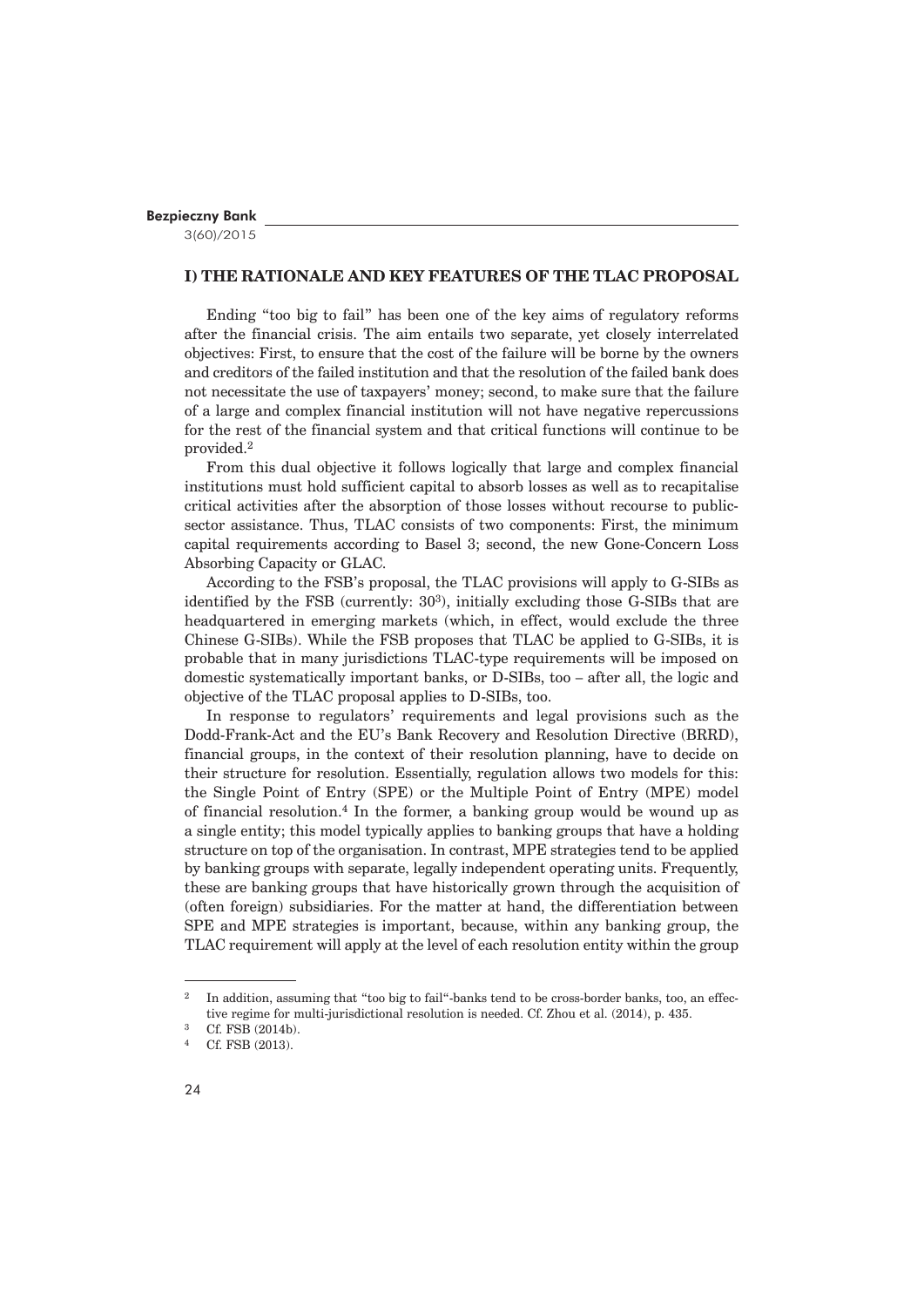and separate TLAC will have to be placed at the respected level of the group.<sup>5</sup> The FSB points out, though, that the aggregate TLAC requirement should be invariant to the number of resolution entities.

According to the FSB's initial thinking, the TLAC requirement is to be set at 16–20% of group RWA and 6% of total assets; both conditions must be met simultaneously. The additional capital buffers under Basel 3, viz. the Capital Conservation Buffer (CCB), the surcharge for systemically important financial institutions (SIFIs), and countercyclical capital requirements, will be added on top, because they should be available to serve the purposes they were intended for.6 Considering all of these components, total capital requirements for G-SIBs will exceed 25% of RWA, once TLAC enters into force in, as currently planned, 2019. At least one third of the TLAC requirement will have to consist of debt instruments. TLAC must consists only of liabilities which can be effectively written down or converted into equity without either disrupting critical services or giving rise to legal challenges. In any case, certain types of liabilities, such as insured deposits, covered debt, or liabilities arising from liabilities are excluded from the list of eligible instruments.7 In addition to the statutory requirements (so-called "Pillar 1"), which will need to be met by all G-SIBs, authorities will be free to impose additional requirements ("Pillar 2") if they deem this appropriate and necessary given the structure, risk profile, and complexity of an individual banking group.

As a multi-jurisdictional agreement, the TLAC requirement must provide both home and host authorities with sufficient confidence that an institution can be resolved in a manner that disrupts critical services in neither the home nor the host jurisdiction. If such confidence did not exist, host authorities would react by ring-fencing local subsidiaries, intensifying the already visible trend for a refragmentation of financial markets.<sup>8</sup> Reflecting these concerns, the TLAC proposal introduces the concept of so-called Internal TLAC, which would be applicable to each material non-resolution subsidiary incorporated in a jurisdiction other than the resolution entity. Internal TLAC would be pre-positioned on the subsidiary's balance sheet so that losses are automatically being passed on to the mother company allowing for a recapitalisation of the subsidiary without resolution measures. For the purpose of Internal TLAC, material subsidiaries are defined as those that comprise 5% of either consolidated Group RWA, revenues or leverage exposure, or are identified by the respective bank's Crisis Management Group as

 $5$  As Gracie (2014, p. 5) notes: "It is worth noting that the resolution strategy governs TLAC, not the other way round".

<sup>6</sup> Cf. Gracie (2014), p. 3.

See FSB  $(2014a)$ , p. 16 for the full list of excluded liabilities.

<sup>8</sup> Cf. ECB (2014), p. 15–35 for evidence on the re-fragmentation of European financial markets.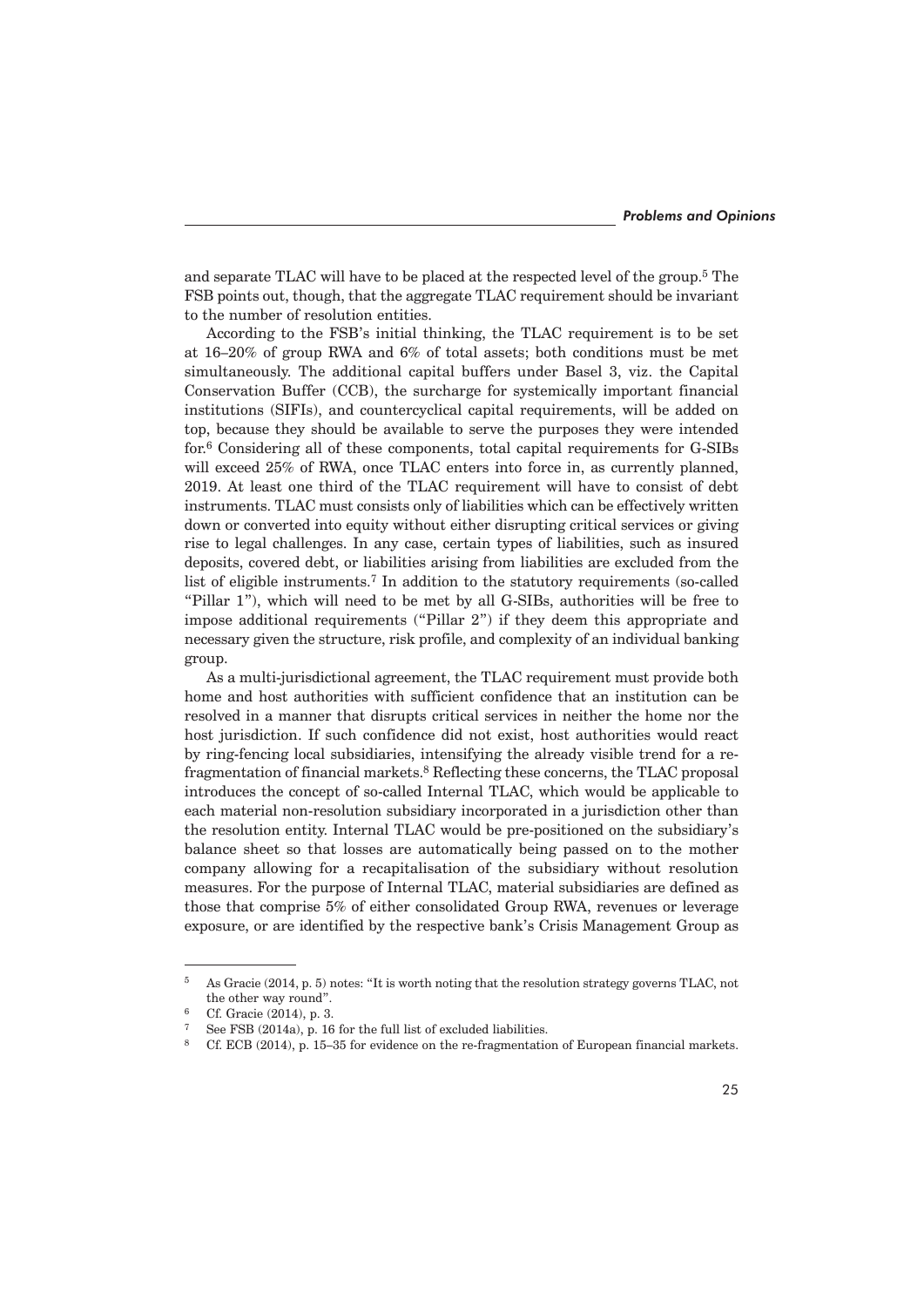3(60)/2015

material to exercise a group's critical functions. Internal TLAC requirements are scaled in proportion to the size and risks of the material subsidiary; tentatively, the FSB proposes that Internal TLAC is set at 75–90% of the Pillar 1 TLAC requirement that would apply if the local unit were a resolution entity itself. Internal TLAC is thus clearly a compromise between the interests of large, fully integrated cross-border groups, which would, in principle, prefer to exclusively hold TLAC at the group level, and the interests of host authorities, which would prefer fully capitalised, legally separate resolution entities within their jurisdiction.

# **II) IMPACT ON BANKING SECTOR STRUCTURES**

It is interesting to note that analysts do not appear to be concerned about whether banks will be able to meet the TLAC requirements in quantitive terms.<sup>9</sup> Instead, analysts seem to focus more on the implications that TLAC will have on corporate structures, especially those of European banks.

As mentioned above, the TLAC proposal does not prescribe a certain group structure, but is neutral as regards banking strategies and structures.<sup>10</sup> Nonetheless, there is a wide-spread presumption that the TLAC proposal will benefit banks that have a holding-type structure.<sup>11</sup> In the consultation on the TLAC proposal, banking associations from jurisdictions, in which the alternative organisational model without a holding company at the top of the group is more prevalent, have indeed raised this point, suggesting more or less explicitly that the current TLAC proposal is biased in favour of US, UK, and Swiss banking markets.12 The thinking behind this presumption is that a holding-type structure would enable a bank to issue senior debt at the level of the holding company; this debt would subsequently be passed on as Internal TLAC to the bank operating subsidiaries. The bank thus benefits from the ability to issue relatively cheap debt at the HoldCo level. Moreover, a clear layering of a bank's liability structure will be easier if all TLAC debt is issued at the holding level rather than in a dispersed fashion at the level of several OpCos, especially in light of the fact that banks usually have little to no liabilities at the HoldCo level that are not eligible for a bail-in (such as deposits or derivatives payable). In contrast, a more dispersed issuance at the level of OpCos would make the liability structure more difficult to understand for investors, who would then charge an "uncertainty premium" to banks whose liability structure was more complex.

<sup>&</sup>lt;sup>9</sup> Cf. e.g. Deutsche Bank (2014), p. 14 or Credit Suisse (2015), p. 15.

<sup>10</sup> Cf. Gracie (2014), p. 2.

<sup>11</sup> E.g. Deutsche Bank (2014), p. 8, Credit Suisse (2015), p. 33.

<sup>12</sup> E.g. German Banking Industry Committee (2015), p. 3 and p. 6.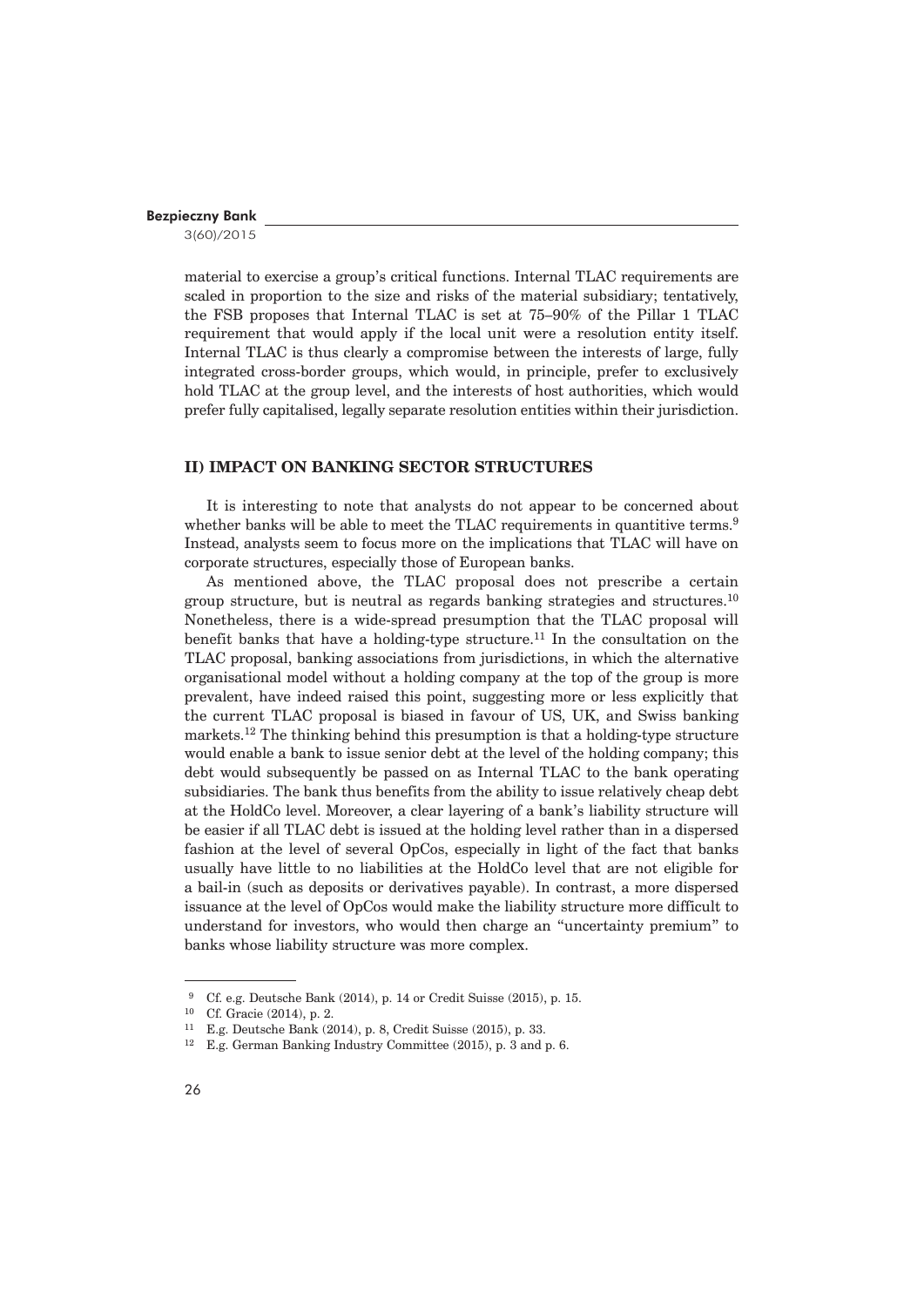However, it is not entirely clear that this presumption is in fact valid. It ignores that a subordination of debt can in fact be achieved by means of three mechanisms13: First *institutionally* via the corporate structure, where a holdingtype structure subordinates debt placed at the level of subsidiaries by definition. Secondly, subordination can be achieved *statutorily* by means of legal provisions. This is in fact the case in the EU, where the BRRD gives resolution authorities the right to bail-in debt issued by any resolution entity of a bank. (To be fair, it should be noted that this option was not available to the FSB as it had to suggest a proposal that could be implemented in the multi-jurisdictional environment of the FSB's membership rather than in the single legal environment that the EU offers.) Thirdly, subordination can be achieved by means of *contractual* arrangements. While these may be difficult to understand for investors, the possibility to achieve the desired structure of seniority and subordination clearly is available even in the organisational model prevalent in Continental Europe.

More importantly, one would expect that investors look through the structure and realise that the prima facie senior debt issued at the holding level is in fact subordinated and will be bailed-in should a resolution become necessary. In this context it is worth noting that Credit Suisse, in an analysis of the TLAC proposal, points out that the advantage of banks that already have a holding-type structure does not lie in the holding structure itself, but in the fact that those banks already have a large amount of senior HoldCo debt outstanding. Compared to banks with newly established HoldCos this gives investors more confidence as there is a broader pool of senior debt to share losses.14 Empirically, senior debt issued at the holding level has in fact become more expensive following the publication of the FSB's TLAC proposal.15 Similarly, it should be noted that the rating of bank holding companies in the US tends to be lower than that of debt issued at the level of OpCos of the same companies.16

Against this background, it does not appear to be the case that the TLAC proposal will force banks that currently do not have a holding-type structure to move to one. This holds true all the more as moving towards a HoldCo structure is costly and time-consuming. It requires inter alia shareholder approval and an

<sup>13</sup> Cf. Gracie (2014), p. 4.

<sup>14</sup> Credit Suisse (2015), S. 33.

<sup>15</sup> Credit Suisse, e.g., notes that spreads on senior debt by UK bank holding companies have risen by 25–30bp after the FSB's November 2014 announcement. Credit Suisse (2015), p. 8. Increases of similar size could be observed in the yields of senior debt issued by US bank holding companies, e.g. GS and JPMC.

<sup>16</sup> E.g., for Goldman Sachs and Bank of America, HoldCo long-term debt is rated A-, their banking OpCo long-term debt is rated A; for JPMorganChase, HoldCo long-term debt is rated A, that of JPMorgan Bank A+.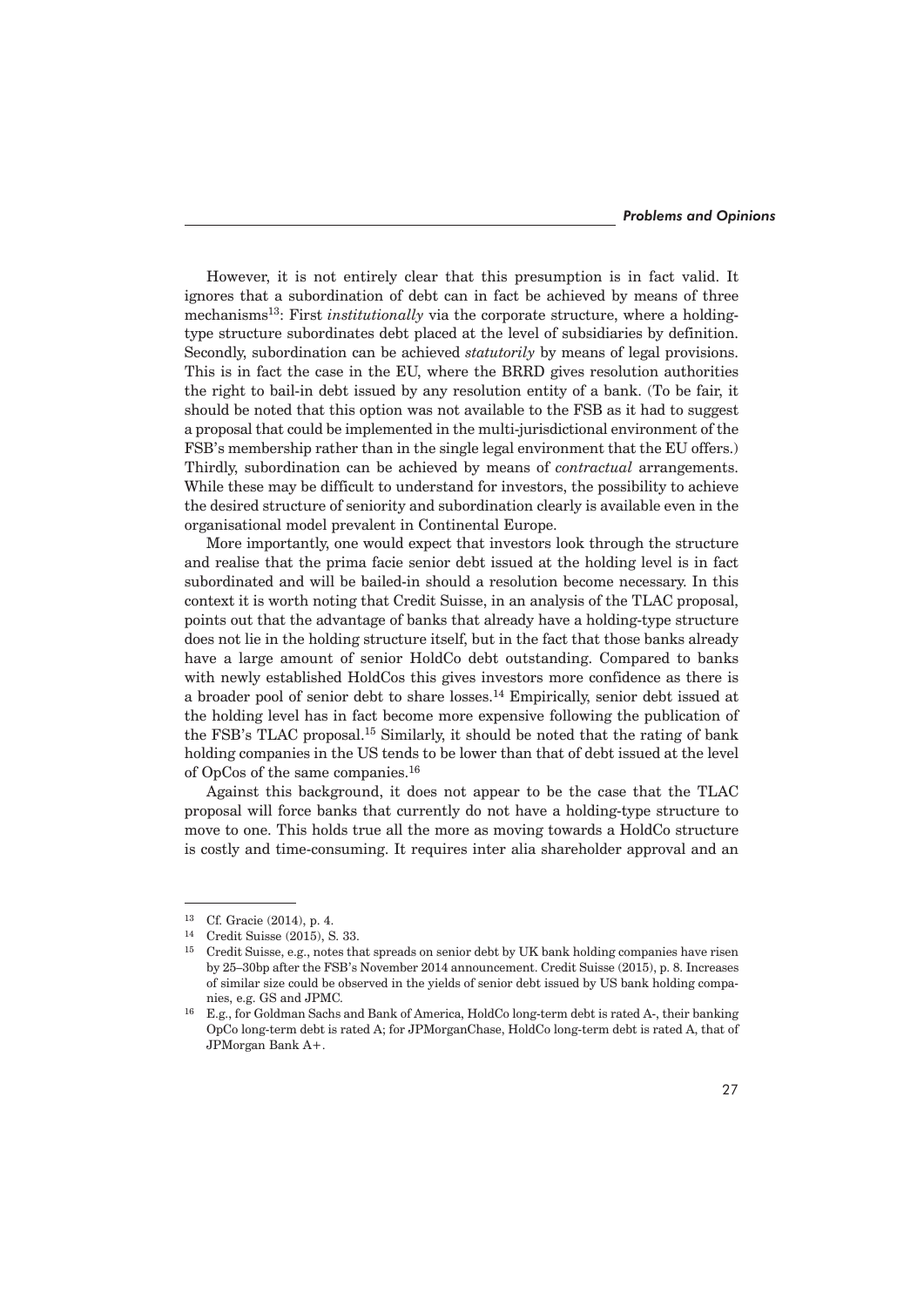3(60)/2015

evaluation of assets held in the legal entities which, in addition, may have adverse tax implications for the bank.

More importantly, there is an additional consideration which tends to work against a holding-type structure, at least for those G-SIBs that have a material share of cross-border and international business in their total assets: Host supervisors will most likely prefer a corporate structure with local resolution entities. The reason is simple: In spite of the envisaged pre-positioning of Internal TLAC and the right to impose additional local capital requirements, host supervisors are likely to feel uncomfortable with relying on parent companies based in a foreign jurisdiction to absorb losses. Host supervisors, especially those with material subsidiaries, prefer MPE over SPE resolution and will always prefer a local resolution entity that falls unquestionably under the power of the local resolution authority and the locally applicable law.17 Therefore, it is likely that TLAC will increase pressure from host authorities to designate systemically important local operations as separate resolution entities. This entity would then have to issue external TLAC, raising funding costs and making the firms less competitive in the respective local market and overall.

Indeed, TLAC will most probably make discussion within resolution colleges on the determination of resolution entities even more contentious, as host supervisors will try to impose an MPE-type resolution strategy on cross-border banking groups. Incidentally, from the strategic point of view of a G-SIB, this may open up some room for bargaining with individual authorities. More specifically, it may actually be advantageous for a cross-border group to treat its various foreign subsidiaries in a differentiated fashion:18 As mentioned, according to the FSB proposal the internal TLAC requirement will be set at a level of 75–90% of the external TLAC requirements. The exact point within that range will presumably reflect not only the risk profile of the respective entity, but also the relative bargaining power of the respective host supervisor. It is not unreasonable to suppose therefore that the percentage of internal TLAC would differ between two otherwise identical resolution entities within a banking group, depending on where the entity is located. For the bank, lower levels of Internal TLAC will always be preferable to higher ones, as Internal TLAC effectively traps capital in subsidiaries, where it will not be available to cover capital shortfalls in other parts of the group and may

<sup>&</sup>lt;sup>17</sup> Schoenmaker (2013, p. 120), e.g., observes that " $\dots$ ) supervisors are increasingly adopting a national approach." This includes (informal) requests for local subsidiaries and ring-fencing

<sup>%</sup> of assets in the host country.<br><sup>18</sup> In this context it is interesting to note that the contribution by the European Financial Congress in Poland to the TLAC consultation notes: "It should also be remembered that by allocating to a systemic subsidiary bank the assets earmarked for its resolution, the resolution entity that is the parent of the bank in question gains greater bargaining power in discussions concerning the scope of decisions it may make with respect to that bank.", cf. EFC (2015), p. 8.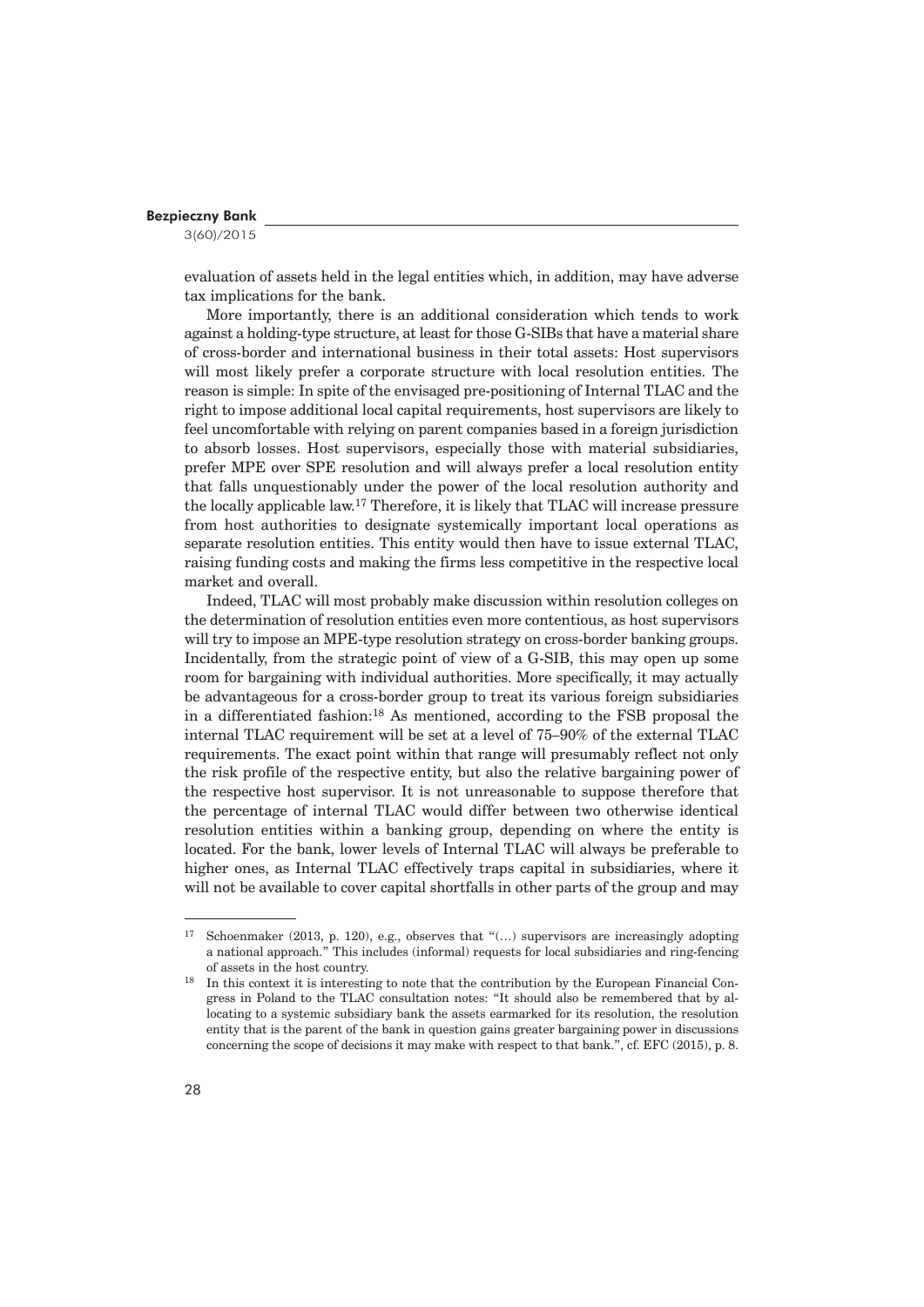lead to a misallocation of capital. The interests of host supervisors and those of the top-level management of G-SIBs are, thus, exactly juxtaposed: While banks have an incentive to lower the levels of Internal TLAC, host supervisors will want to have as high levels of Internal TLAC as possible and to circumscribe managements' ability to transfer capital to other parts of the group.

# **III) ADDITIONAL FINANCIAL STABILITY CONSIDERATIONS**

The TLAC proposal has a bearing on other aspects of financial stability, too.

# **Investor base**

As has been the case with the market for Contingent Convertible ("CoCo") bonds, in a first reaction to the FSB's proposals, traditional bond investors, such as insurance companies and pension funds, expressed only little interest for TLACeligible debt instruments.19 In particular, investors stated that the risk inherent in TLAC-eligible debt and, hence, its pricing was hard to determine.

The lack of interest in the traditional investor base is compounded by the fact that banks themselves, which traditionally have been important buyers of each other's debt, will be discouraged to invest in TLAC debt instruments. The FSB's proposal states explicitly that *"it will be important to strongly disincentivise internationally active banks from holding TLAC issued by G-SIBs"*. 20 Consequently, the TLAC term sheet states that G-SIBs holding TLAC debt issued by another SIB must fully deduct this debt from their capital. It is suggested that a similar provision be enshrined in Basel 3 regulation for non-SIBs. The rationale for this prohibition is that authorities do not want to open a potential channel of contagion in the banking system. However, limiting the TLAC investor base to non-bank institutions such as hedge funds, insurance companies or pensions funds will not only severely limit the investor base (to the extent that these non-banks are interested in TLAC debt at all!), but also has a potential competitive effect: These non-bank investors are more prevalent in some markets than in others. Specifically their role and size is far greater in Anglo-Saxon financial markets than it is in Continental Europe.

This problem will be aggravated by the fact that, as mentioned, financial markets are re-fragmenting along national borders. This entails that the markets for sub-ordinated debt, too, will increasingly be national. If so, the ability to issue, to place, and to price such debt will be a function of the local investor base, which

<sup>&</sup>lt;sup>19</sup> Glover et al.  $(2015)$ .<br><sup>20</sup> Cf FSB  $(2014a)$ , p.

Cf. FSB (2014a), p. 12.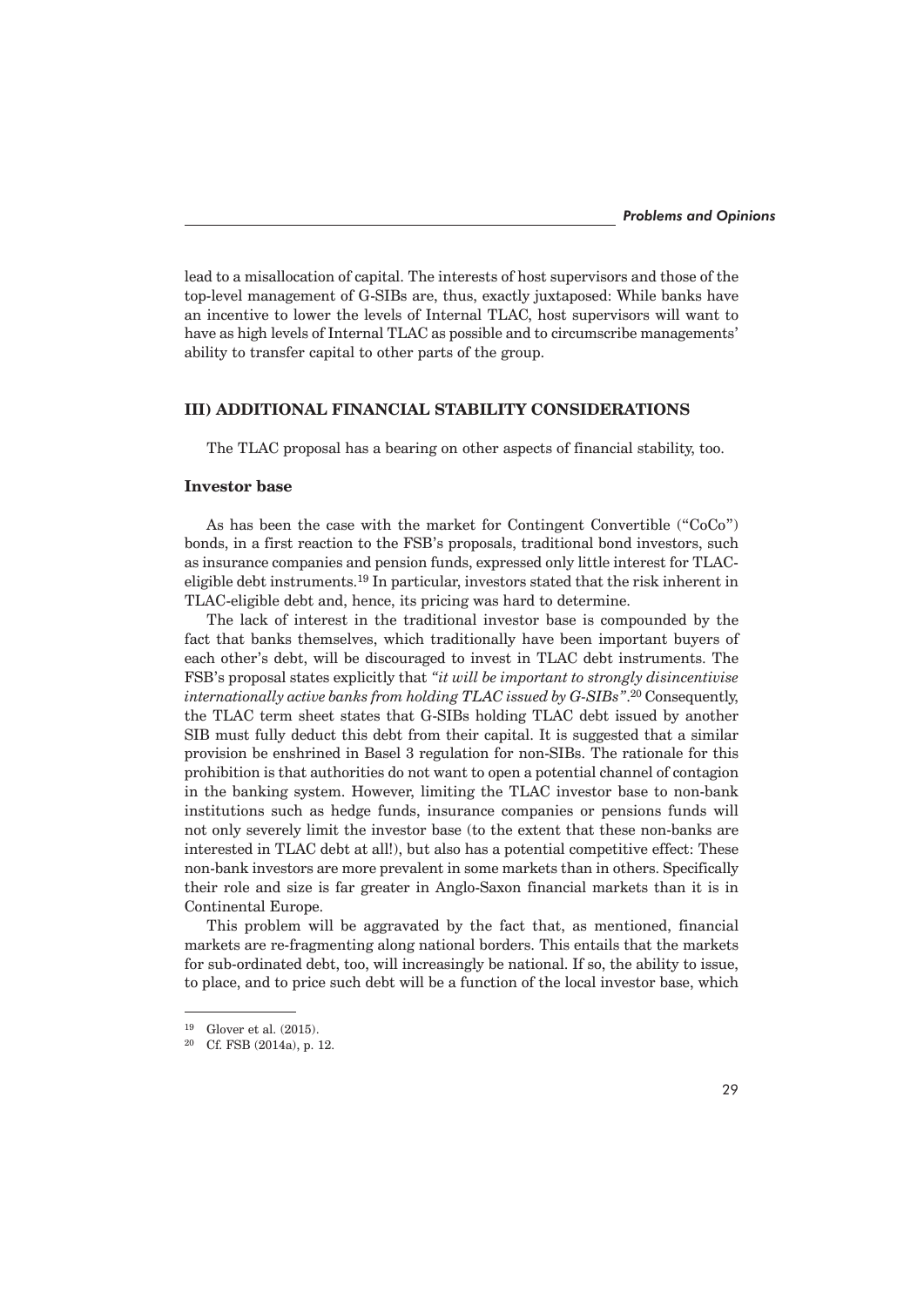3(60)/2015

varies between countries. Banks headquartered in countries with small, shallow and unsophisticated capital markets will therefore face higher costs of funding than their peers incorporated in markets with the opposite characteristics.

## **Resolution entities with deposit surplus**

In the financial crisis, it could be observed that an excessive reliance on volatile, short-term wholesale financing created additional vulnerability for banks and acted as a catalyst for the aggravation of the crisis. As a consequence, regulators have insisted that banks increase their reliance on longer-term and stable sources of funding, including deposits.21 It is therefore somewhat ironic, that, relatively speaking, the TLAC proposal punishes those institutions that hitherto have heavily relied on deposit funding, because deposits are excluded from the list of TLACeligible liabilities. If deposit-heavy entities within a SIB are resolution entities, these entities will therefore have to issue relatively large amounts of TLAC-eligible liabilities. The funding costs of these entities would rise accordingly. $22$ 

SIBs that have entities with such characteristics will therefore have an incentive to either create a holding-type structure, enabling them to issue (senior) TLAC paper at the holding level, or to merge the deposit-heavy entities into larger resolution entities that are more wholesale funded, so that the share of deposit funding is diluted. As discussed in section II, neither of these approaches is likely to be welcomed by host supervisory authorities in charge of the deposit-heavy entity, as the risk profile of that entity will rise compared to the status quo ante.

#### **Raising TLAC levels for deleveraging banks**

Many European banks are still in deleveraging mode and shrink their balance sheets. For these banks, raising the volume of TLAC compliant capital is not possible as part of a process of organic growth where a growing balance-sheet volume is (partly) funded by issuance of TLAC-eligible capital instruments. Instead, these banks will have to actively substitute some hitherto used sources of funding with TLAC eligible capital.<sup>23</sup> While not impossible (assuming that there is a sufficient investor base for TLAC eligible capital, see above), this would require active capital management and may cause higher capital costs if existing sources of capital must be cancelled pre-maturely.

*Splitting critical from non-critical functions*

<sup>21</sup> Cf. Basel Committee on Banking Supervision (2014), pp. 1, 3.

<sup>22</sup> Cf. PwC (2014), p. 2.

<sup>23</sup> Cf. Alexander (2015).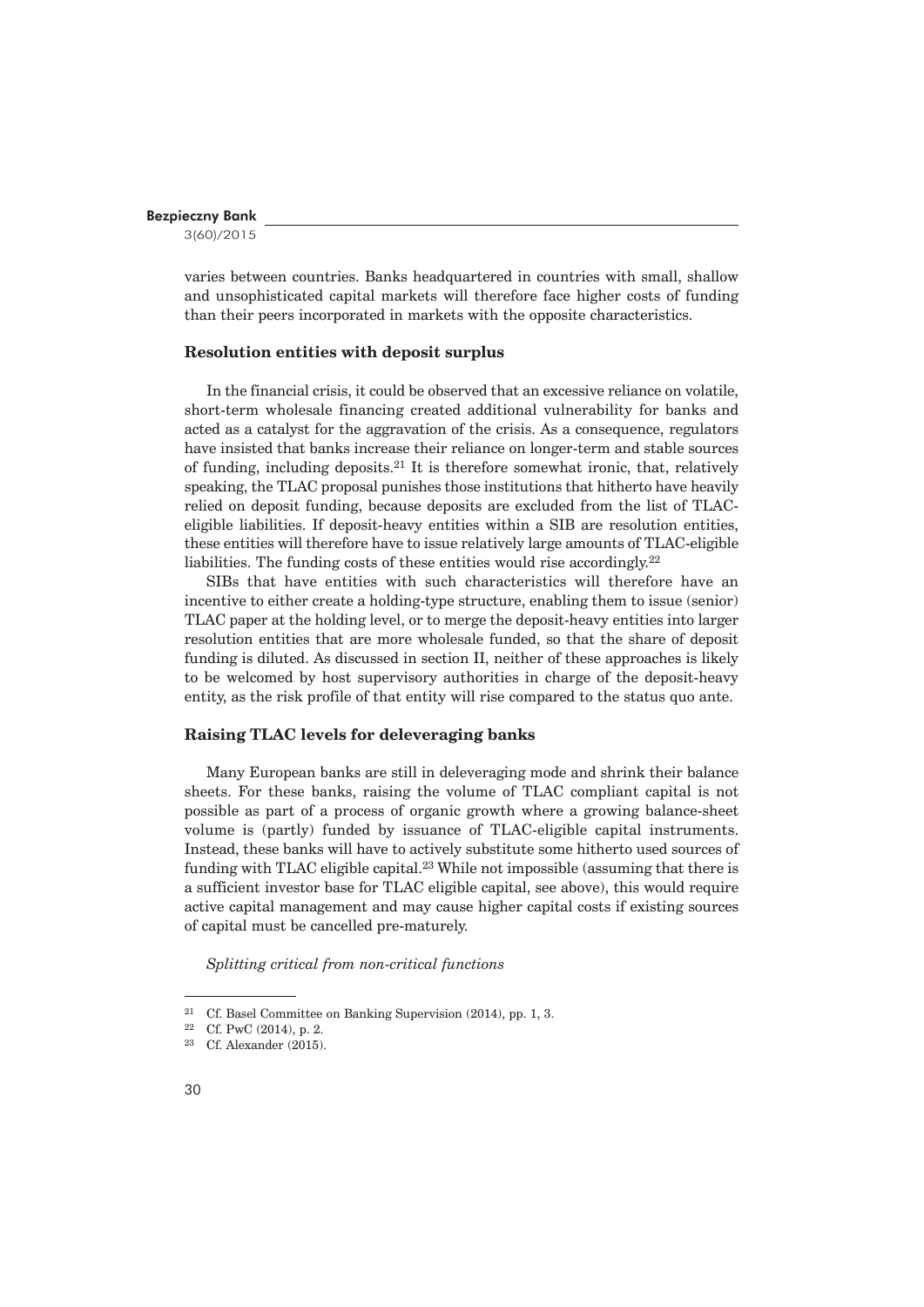The objective of TLAC is to ensure that sufficient capital is available within a group to maintain critical functions that cannot be wound up without disproportionately large negative consequences for the wider economy and / or for systemic stability. The emphasis here is on "critical": It is only for those functions whose continuation is in the public interest that GLAC capital needs to be available. This refers, for instance, to deposit-taking activities or to payment services. In contrast, for non-critical functions the assumption is that these will simply be discontinued and wound up.

Assuming that this is indeed the rationale behind TLAC then it follows logical that it would rational for banking groups, with a view to lowering their overall TLAC requirements, to split their operations in a way that concentrates noncritical and critical operations in separate entities. For the former, no or only little GLAC would be required.

Assumption: RWA Bank A = RWA Bank B Systemic Risk: Bank A > Bank B Therefore, presumption is that TLA Bank  $A >$  Bank B



CA = Critical activities NCA = non-critical activities

If this were indeed the outcome of the TLAC proposal on the structure of banks, this result would presumably be in the interest of many financial regulators. Many supervisors have argued for a long time that complex large banking institutions need to be split up so that critical functions can be ring-fenced and continued in case of a failure. The Federal Reserve, e.g., has stated that rather explicitly that breaking up complex SIBs is indeed an implicit objective of the TLAC proposal.24

<sup>&</sup>lt;sup>24</sup> "By further increasing the amount of the most loss-absorbing form of capital that is required to be held by firms that potentially pose the greatest risk to financial stability, we intend to improve the resiliency of these firms. *This measure might also create incentives for them to reduce their systemic footprint and risk profile.*" Tarullo (2015), *[my emphasis, BS]*.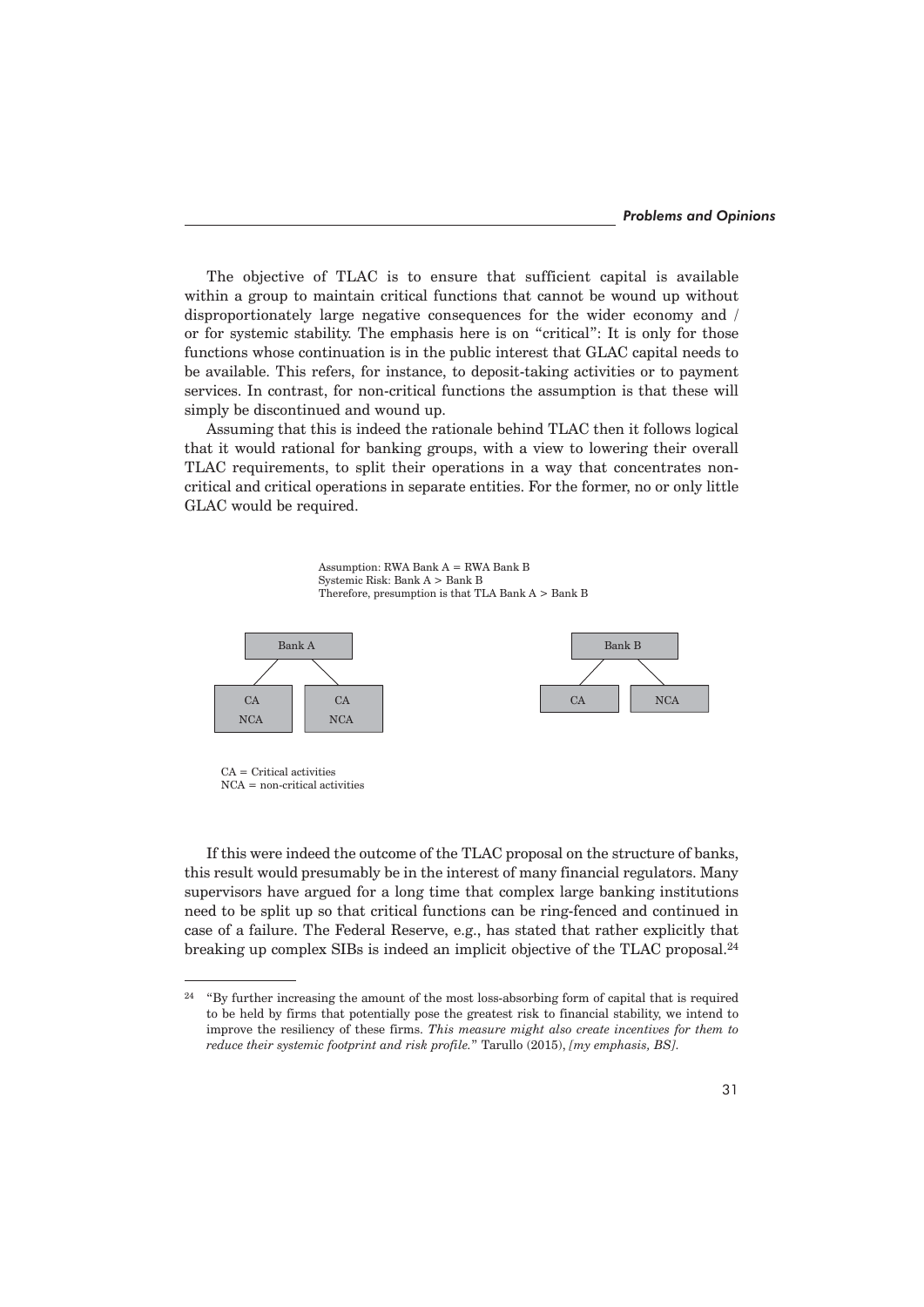3(60)/2015

Also, current regulatory initiative aimed at structural banking reforms such as the Vickers and Liikanen proposals implicitly aim at separating critical from noncritical operations.25

# **Second-round effects**

The FSB's proposal presents an elaborate framework for the resolution of a G-SIB. It is consistent with the objective that a resolved operating entity that offers critical functions has sufficient capital after resolution to maintain these critical operations. Implicit in the proposal is the view that the NewCo would be sufficiently capitalised if it met regulatory requirements. Indeed, the indicative range for TLAC capital given by the FSB, viz. 16–20% of RWA, would suggest exactly that, because this range would give the NewCo sufficient regulatory capital even assuming that all capital of the legacy institution was gone.<sup>26</sup>

Thus, the FSB's proposal, in a way, implicitly – and, one is tempted to say, rather heroically – assumes that (i) the firm regains market access after resolution, and that (ii) markets will stabilise after the resolution and that therefore there will be sufficient time to rebuild the corporate structure as well as TLAC to prepare the institution for the next financial crisis. However, this ignores two critical issues: (i) The NewCo will have sufficient capital to meet regulatory requirements, but it will no longer have a HoldCo above it which would provide it with lossabsorbing capital. (ii) In a time of financial market stress – and the period following the resolution of a G-SIB inevitably will be such a time! – merely holding the regulatory minimum capital will not be sufficient for a banking institution. This will hold particularly true for an institution such as the resolved entity which will be a new institution without a track-record. It therefore follows: In order to become a viable institution that can fund itself in capital markets, a NewCo emerging from a resolution will probably have to hold significantly more than the regulatory minimum to establish confidence. Against this background, it seems likely that authorities will push entities into holding TLAC capital towards the upper end of the range currently suggested, in order to have a sufficient margin of error.

#### **Liquidity**

The TLAC proposal centres on ensuring that a systemically important banking institution holds sufficient capital to ensure an orderly resolution and the continuation of critical banking functions. In contrast, the TLAC proposal

<sup>25</sup> Cf. Schildbach / Speyer (2013, pp. 141–153) for an overview and a discussion of the Vickers and Liikanen proposals.

<sup>26</sup> Gracie (2014), p. 3.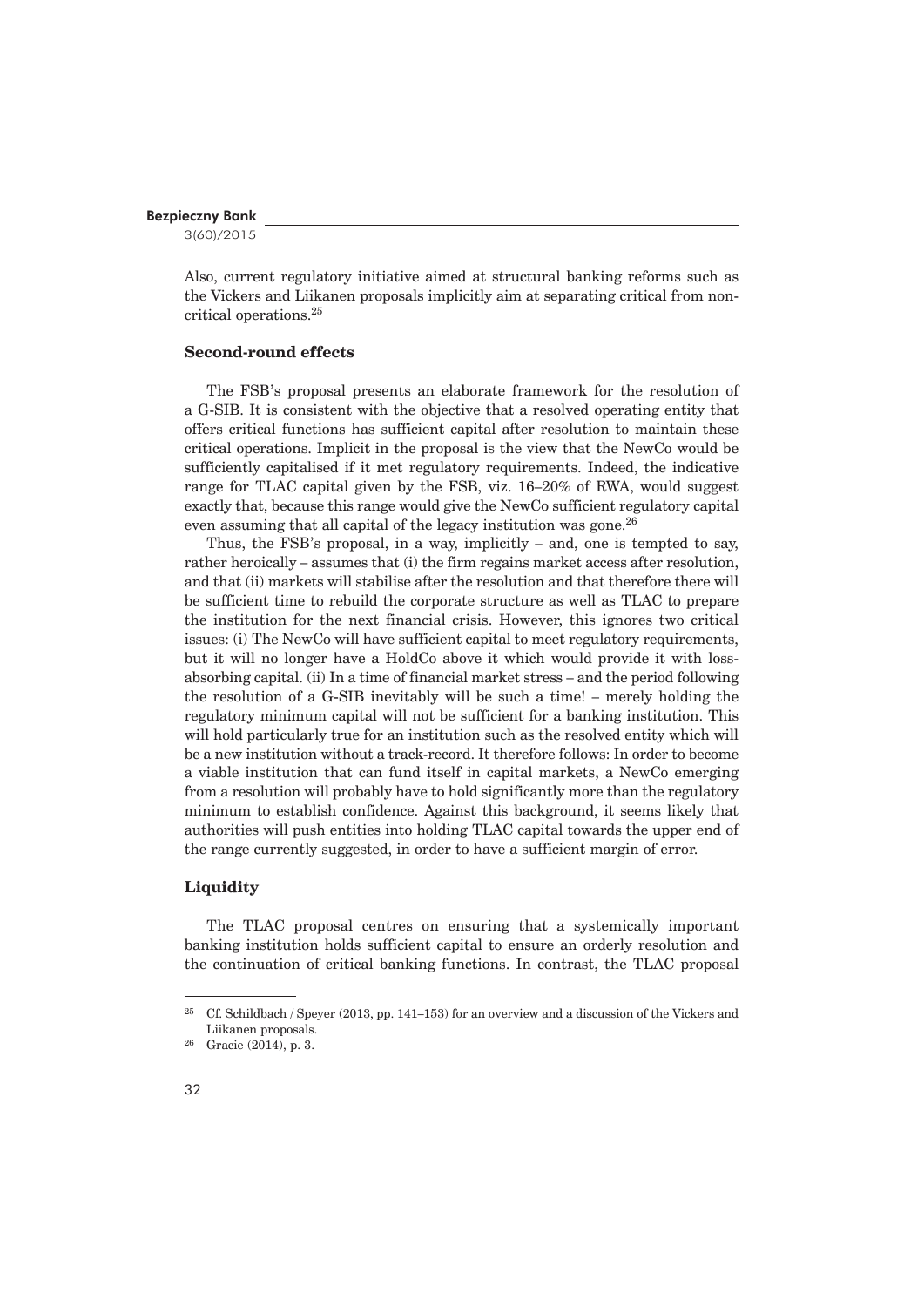hardly touches upon the issue of liquidity<sup>27</sup> – even though liquidity is of at least as much if not greater importance to ensure the survival of an institution in times of crisis than capital. The resolved entity (NewCo) will – arguably (see above) – have sufficient capital to at least meet regulatory requirements, but it is far from obvious whether it would have sufficient liquidity. Again it needs to be kept in mind that the NewCo is an institution without a reputation that at the same time carries the negative legacy of the failed parent institutions, which may have caused losses at other banks. Hence, it is not unrealistic to assume that NewCo, in spite of it being declared a healthy and untarnished institution by resolution authorities, will be cut off from money markets initially or will at least find it expensive to tap markets for liquidity. Consequently, in addition to ensuring sufficient capital, some additional private or public sector mechanism to guarantee access to a sufficient amount of liquidity may be needed to make resolution work.28

# **Roll-over of TLAC debt after crisis**

Not much thought appears to have been given in the TLAC proposal to the question of whether banks will be able to roll-over maturing TLAC debt in periods of market tension. Based on past experience with the emergence of risk aversion in the aftermath of a crisis, it is not unreasonable to assume that the investor base for TLAC debt will dwindle after the first losses have been realised. In such a situation, rolling-over TLAC debt may become impossible and will certainly become more expensive.29

The TLAC proposal addresses this problem by stipulating that TLAC-eligible debt instruments have a residual maturity of at least one year. In practice, authorities will also insist that TLAC-eligible debt be staggered so that in any one period only a fraction of TLAC-eligible debt issued by the institution in question matures.

Yet, while these measures mitigate roll-over risk, none of them will eliminate the fact that G-SIBs will be exposed to another form of prolongation risk. Moreover, from a systemic point of view, the TLAC proposal increases pro-cyclicality in the financial system, as banks' funding costs will increase in times of market tension. Obviously, this stands in contradiction to the general objectives of financial regulation.

<sup>27</sup> Cf. Goodhart (2015), p. 1.

<sup>28</sup> Cf. Zhou et al. (2014), p. 445.

<sup>29</sup> Cf. Goodhart (2015), p. 3.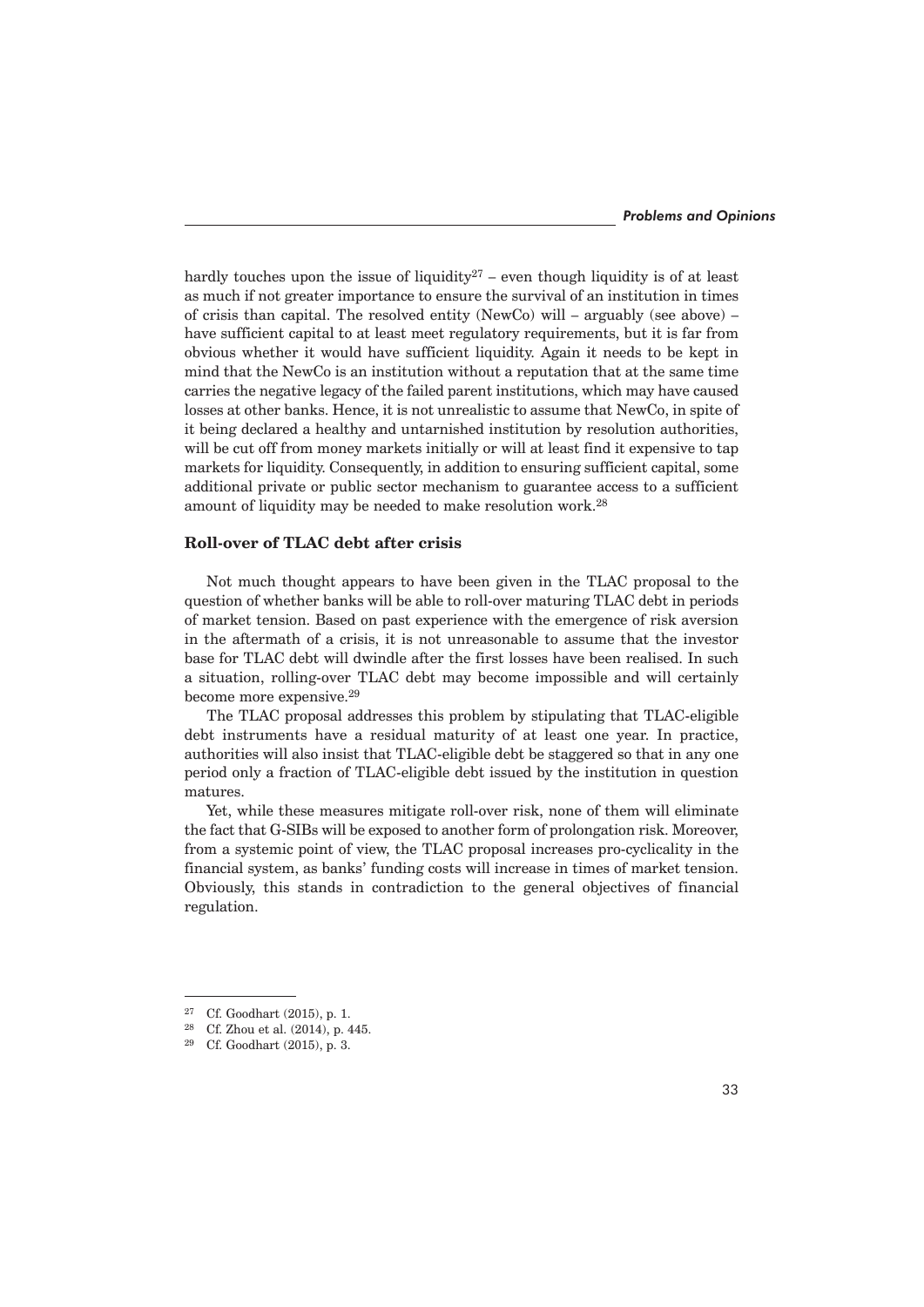3(60)/2015

# **CONCLUSION**

The FSB's TLAC proposal puts into place the last major building block of the G-20 regulatory reform agenda. TLAC is based on the recognition that ending "too-big-to-fail" requires a framework which allows for an orderly winding-up of complex banking institutions that neither requires the deployment of public money nor threatens the disruption of critical financial services. Fundamentally, the proposal, as presented in November 2014, seems to set the right incentives for achieving these objectives, at least as far as capital requirements are concerned. However, because of a lack of progress in building truly supranational resolution regimes, TLAC, as it currently stands, will be insufficient to avoid negative sideeffects on the organisational structure, efficiency, and competitiveness of crossborder banking groups. In addition, since TLAC focusses almost exclusively on capital requirements, it ignores other important aspects that have a bearing on systemic stability, such as liquidity, roll-over risk and second-round effects. These will have to be addressed before TLAC enters into force, if TLAC is to contribute decisively to safeguarding financial stability.

# **Abstract**

The FSB's proposal on Total Loss Absorbing Capacity (TLAC) constitutes the last major building block of the post-crisis regulatory reform agenda for global financial markets. The proposal aims at creating the preconditions for an orderly liquidation of complex banking institutions that would ensure the continuation of critical financial services without the need to use taxpayers' money in the resolution. The FSB's proposals are fundamentally conducive to achieving these aims. However, the TLAC proposal will have considerable side-effects on the organisational structure and competitiveness of cross-border banking groups; specifically, it is likely to disadvantage banking groups with material foreign subsidiaries. Moreover, while the TLAC proposal provides a comprehensive framework concerning capital requirements for too-big-to-fail institutions, the treatment of other aspects which influence systemic stability, e.g. liquidity and rollover risk, are underdeveloped.

**Key words:** TLAC, systemic risk, cross-border groups, G-SIBs, banking structure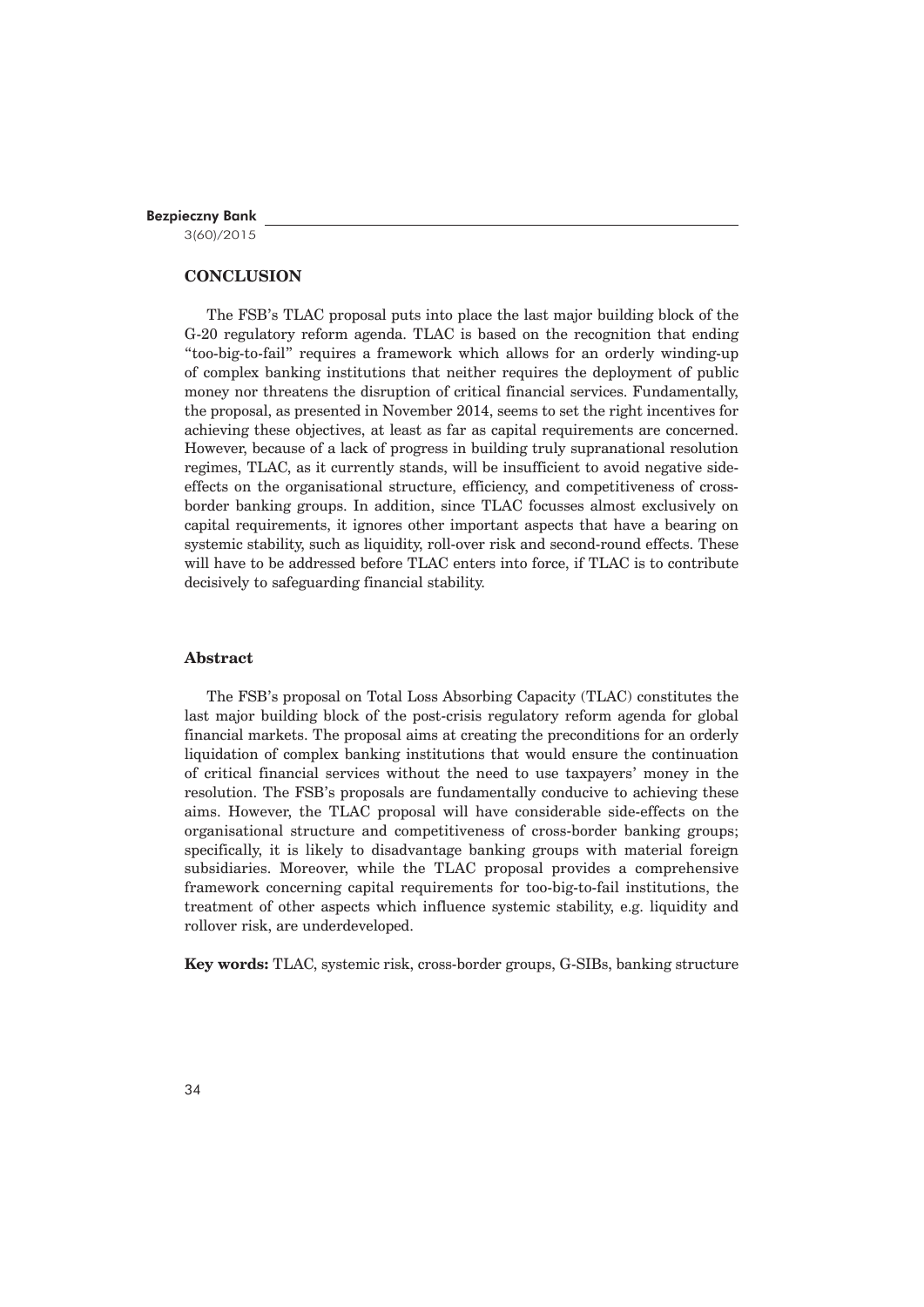#### **References**

Alexander, Philip (2015): Is TLAC an Anglo-Saxon conspiracy? In: The Banker, January

- Available at http://www.thebanker.com/Regulation-Policy/Reg-Rage/Is-TLAC-an-Anglo-Saxon-conspiracy
- Basel Committee on Banking Supervision (2014): Basel III: the net stable funding ratio; Basel.
- Credit Suisse (2015): TLAC Towards a Global Resolution Regime, CS Global Equity Research, 25 February 2015.
- Deutsche Bank (2014): European Banks Strategy: Outlook 2015 the shape of bank earnings, DB Markets Research, 10 December 2014.
- European Central Bank (ECB, 2014): Financial Integration in Europe, Frankfurt / Main
- European Financial Congress (EFC, 2015): Position of the European Financial Congress concerning the Financial Stability Board's consultative document.
- Financial Stability Board (FSB, 2014a): Adequacy of loss-absorbing capacity of global systemically important banks in resolution; Consultative Document, Basel.
- Financial Stability Board (FSB, 2014b): 2014 update of list of global systemically important banks (G-SIBs), Basel.
- Financial Stability Board (FSB, 2013): Recovery and Resolution Planning for Systemically Important Financial Institutions – Guidance on Developing Effective Resolution Strategies, Basel.
- German Banking Industry Committee (2015): Comments on the FSB's Consultation Paper, available at: http://www.die-deutsche-kreditwirtschaft.de/uploads/media/ GBIC\_Comments\_on\_FSB\_TLAC-Requirements.pdf
- Glover, John, Nicholas Comfort and Ben Moshinsky (2015): Sleep-at-Night Bank-Debt Buyers seen Cool on TLAC Bonds, Bloomberg, 10 February 2015, available at www. bloomberg.com/news/articles/2015-02-10/sleep-at-night-bank-debt-buyers-see-coolon-tlac-bonds
- Goodhart, Charles (2015): TLAC- and the what? Response to the FSB's consultation paper, available at http://www.financialstabilityboard.org/wp-content/uploads/ Charles-Goodhart-on-TLAC.pdf
- Gracie, Andrew (2014): Total Loss-Absorbing Capacity the thinking behind the FSB Term Sheet; Speech given at Citi European Credit Conference; available at http:// www.bankofengland.co.uk/publications/Documents/speeches/2014/speech783.pdf
- PriceWaterhouse Coopers (PwC, 2014): Ten key points from the FSB's TLAC ratio; PwC's First Take, November 14.
- Schildbach, Jan and Bernhard Speyer (2013): La banque universelle: Un modèle menacé malgré son succès, in: Revue d'Économie Financière, No. 112, pp. 125–157.
- Schoenmaker, Dirk (2013): Governance of International Banking The Financial Trilemma, Oxford.